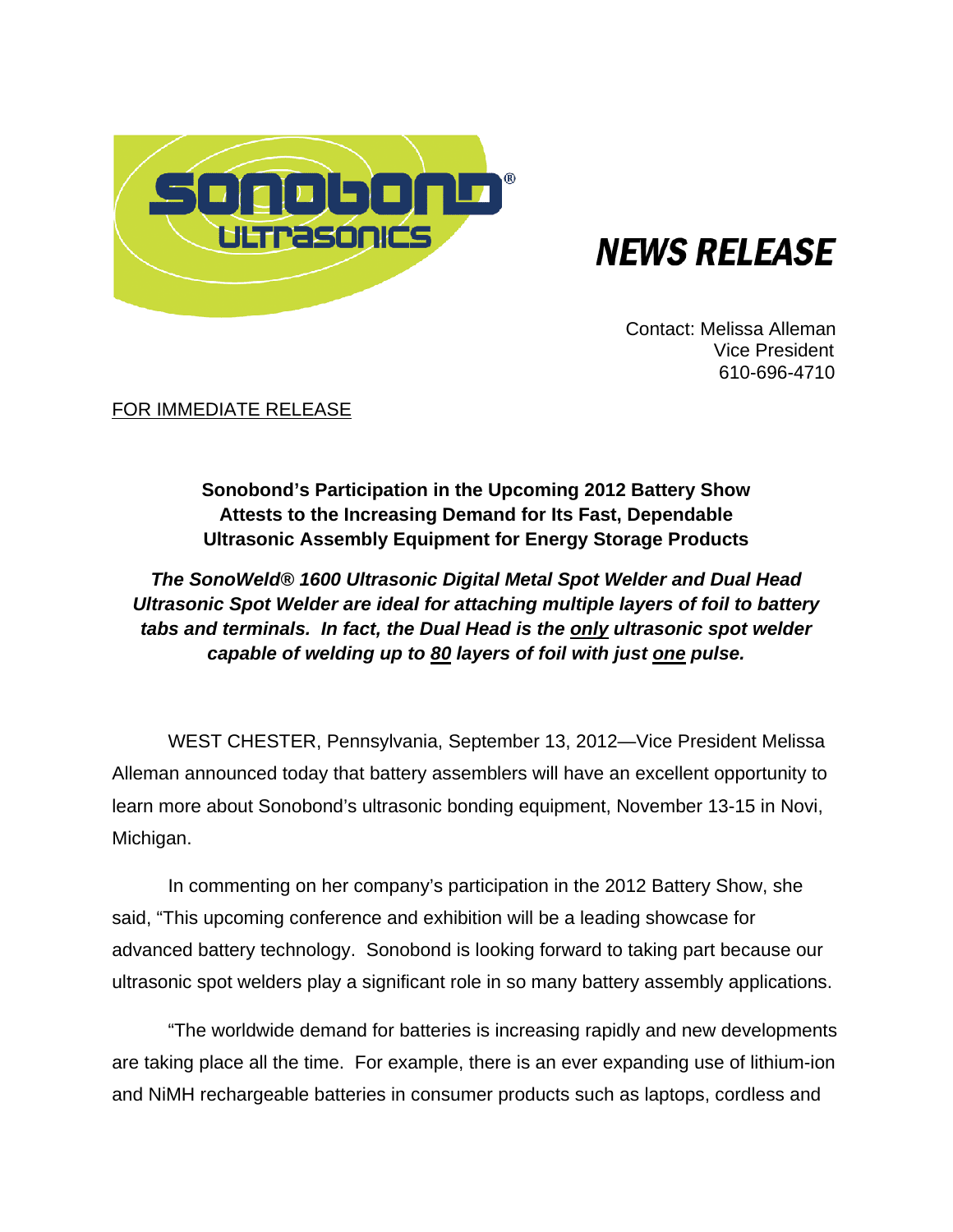## **Page 2 – Demand Increases For Sonobond Welders Used for Battery Assembly**

cell phones, video game controls, and toys. There is also a big demand for batteries used in all-electric and hybrid automobiles. And, of course, there are growing requirements for advanced energy storage solutions for utility and renewable energy support, medical technology, military use, and telecommunications. Sonobond has the equipment that is used so effectively to assemble many of these products."

# **Ultrasonic Spot Welding Equipment for Battery Assemblers**

Vice President Alleman went on to say, "I invite those attending the 2012 Battery Show to come to **Booth #B768** to learn more about our fast, dependable, environmentally-friendly equipment that has so much to offer battery assemblers.

"Sonobond has two ultrasonic spot welders that are of particular importance to the battery industry. Our SonoWeld® 1600 Digital Metal Spot Welder—which we will



have on display at the show—is ideal for most battery assembly needs. It is used by leading battery assemblers to provide a practical, cost-effective way to weld multiple layers and/or delicate foils to tabs or terminals. A second Sonobond machine, the Dual Head Ultrasonic Metal Spot Welder, is perfect for applications where a high number of layers need to be attached. The

Dual Head can weld *up to 80 layers of foil without tearing them. No other ultrasonic metal spot welder can do this with a single pulse."* 

#### **Fast, Reliable Welds**

Both the SonoWeld 1600 and the Dual Head Metal Spot Welder create durable bonds in a *single operation that takes only seconds.* This is accomplished *without* using heat, current, fluxes, or fillers. No arcs, sparks, or fumes are produced and there is no melting of the weldment.

Sonobond's SonoWeld 1600 Series is an easy-to-use, ultrasonic metal welding system with multi-function capabilities. It uses outputs of 1,500 or 2,500 watts of power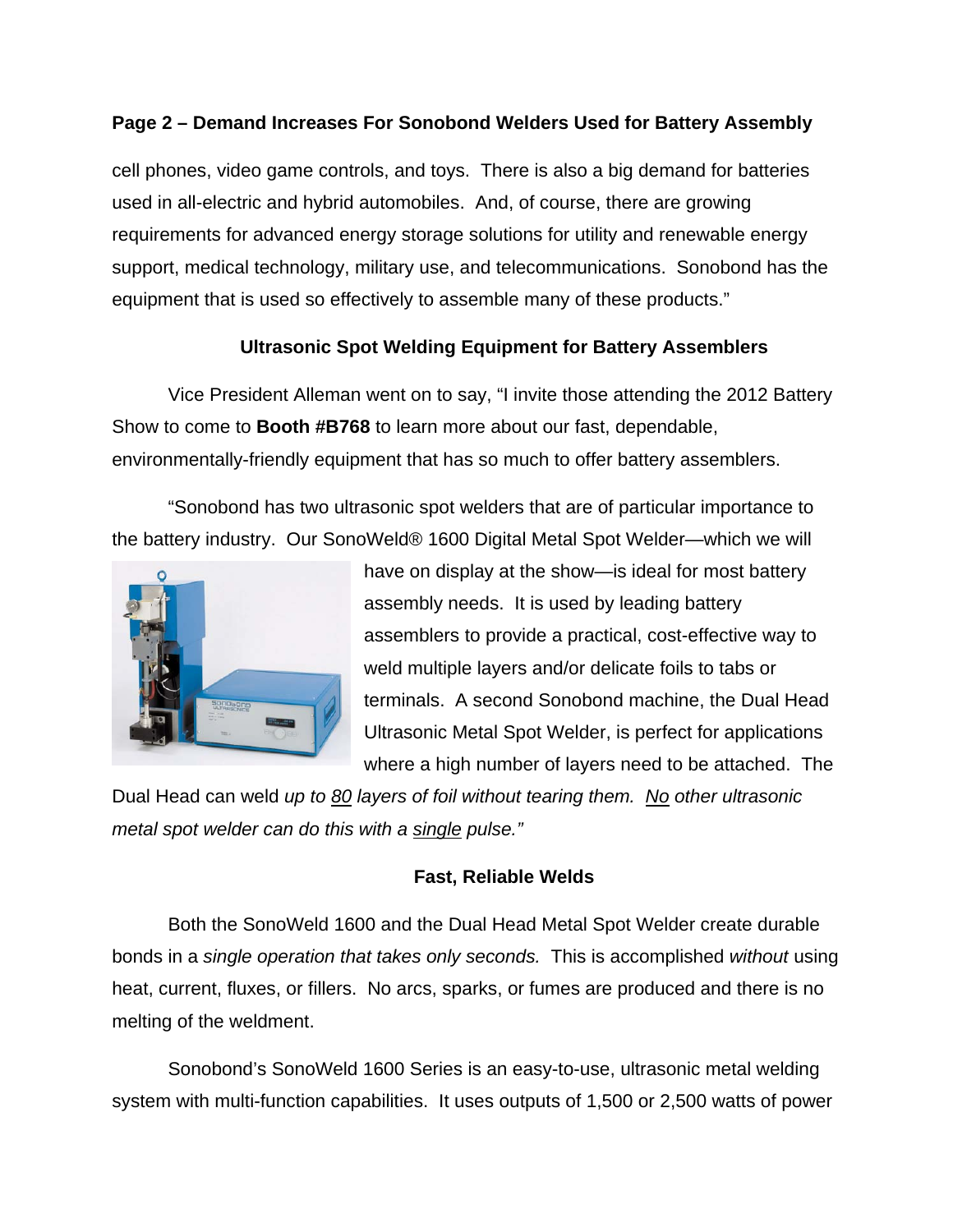### **Page 3 – Demand Increases for Sonobond Welders Used for Battery Assembly**

to weld non-ferrous similar or dissimilar assemblies, including copper to aluminum. The SonoWeld 1600 is perfect for welding multiple layers and/or delicate foils to tabs or terminals for lithium-ion and NiMH battery assembly. This equipment can confidently accommodate up to 20 layers of foil. It is also used in assembling pouch cells.

Sonobond's Dual Head Spot Welder features two ultrasonic welding heads, one on either side of the welding area. This machine is ideal for advanced battery and



super capacitor applications that may require *up to 80 layers of foil* to be welded to tabs or terminals. The Dual Head Spot Welder is the *only* ultrasonic metal spot welder that has this capability.

Both Sonobond machines have a power supply with a built-in microprocessor. This permits storage and recall of over 250 weld protocols and features automatic frequency control and overload protection. A digital display

also allows weld parameters to be selected by time, energy, or distance. In addition, both of these ultrasonic metal welders feature heat-treated Taper Lock Tips that can perform up to 100,000 welds. These tips are designed for fast, convenient removal and replacement. Like all Sonobond equipment, the SonoWeld 1600 and the Dual Head Spot Welder can be operated easily with only minimal training.

#### **Sonobond's Wedge-Reed System Delivers Big Advantages**

All of Sonobond's metal spot welders—including the SonoWeld 1600 and the Dual Head—are *made in the U.S.A.* They feature the unique, patented Wedge-Reed bonding system of high vibratory force and low amplitude coupling. Sheer mode vibration, parallel to the welding surface, is utilized while the line of force is directly over the parts to be welded. This creates true metallurgical bonds that are precise and dependable. There is no bending stress or stalling. This is also the *only* ultrasonic system capable of providing one-pulse welding of most oxidized and tinned metals without pre-cleaning.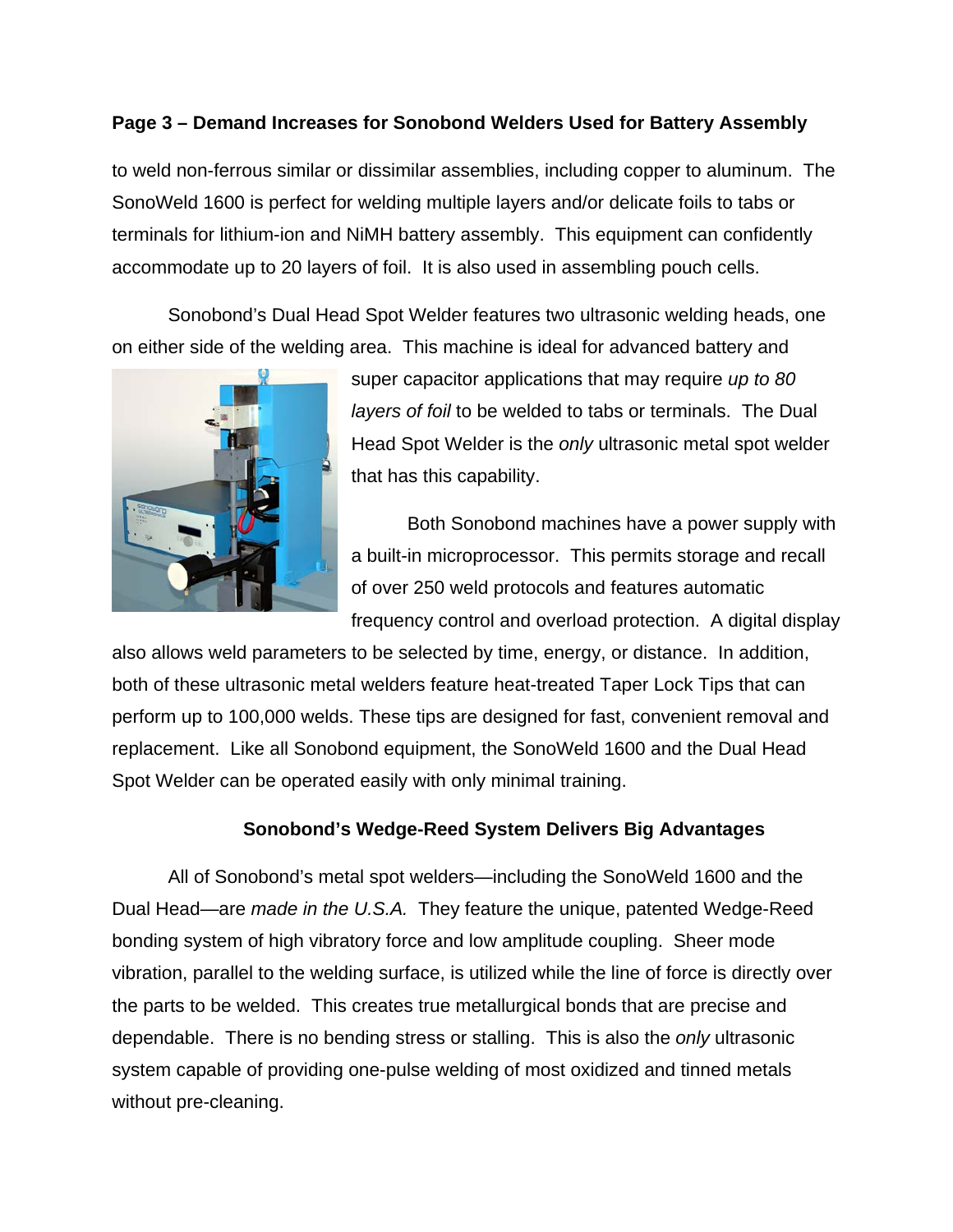#### **Page 4 – Demand Increases for Sonobond Welders Used For Battery Assembly**

#### **Free Ultrasonic Welding Viability Test**

Vice President Alleman invites companies to take advantage of Sonobond's *free*  Ultrasonic Welding Viability Test for their specific application. She says, "This is a convenient way for a manufacturer to confirm that our machine is right for their particular requirements. All they need to do is provide their non-ferrous materials to us so we can make sample welds. There is no cost or obligation involved in utilizing this valuable Sonobond service.

"Once a decision is made to incorporate our equipment into their production process, we will work closely with company personnel to ensure that the installation is completed as seamlessly as possible. Customers can count on us for excellent service and top-quality technical support—before, during, and after installation of our equipment."

#### **Over a Half-Century of Industry Leadership**

Sonobond is recognized worldwide for its application of ultrasonic welding and bonding technology. In 1960, the company—then known as Aeroprojects—received the first patent ever awarded for ultrasonic metal welding. In the 52 years since then, Sonobond has established and maintained a well-earned reputation for its pioneering work and quality-engineered products. Today the company manufactures a complete line of ultrasonic welding and bonding equipment. Among Sonobond's many customers are leading firms in the electrical, automotive, appliance, solar, aerospace, filtration, medical, and apparel industries.

#### **Additional Information**

In summarizing Sonobond's participation in the 2012 Battery Show, Ms. Alleman says, "Exhibition attendees are encouraged to visit us at Booth #B768. We will have the SonoWeld 1600 on hand for them to see. And we will be pleased to answer questions about the ways this machine, as well as our Dual Head Metal Spot Welder, can provide dependable, cost-effective solutions for their battery assembly requirements."